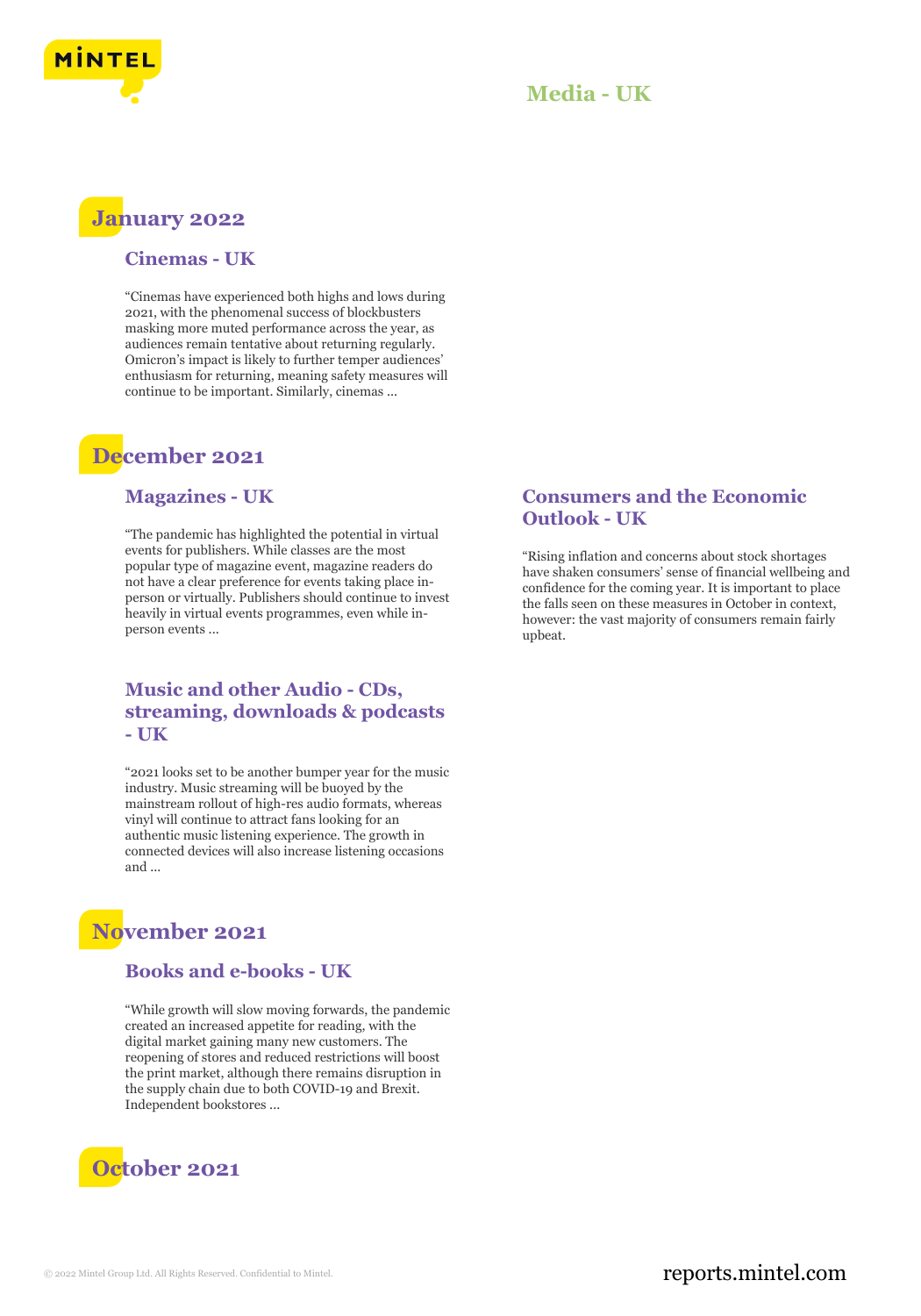

## **Media Trends Autumn - UK**

"The increased popularity of live streaming for a variety of purposes looks set to be one of the media legacies of the pandemic. Many consumers are interested in audioonly live streams and the feature is being incorporated into more social media platforms, creating another fruitful format for creators and brands ...

# **September 2021**

### **Consumers and the Economic Outlook - UK**

"The end of social distancing and the associated boost to retail, leisure and entertainment spend brought about an immediate rebound in economic activity, and GDP grew by 4.8% in Q2 2021. Consumers have also responded positively, with Mintel's current financial wellbeing and financial confidence trackers reaching new record-highs in ...

# **August 2021**

#### **Podcasts - UK**

"Podcasts are poised to become more interactive, with features such as polls and responsive advertising. The increased time people are spending at home due to the pandemic has also further opened the door for this interaction to take place through voice commands, potentially making listening to some podcasts a more ...

# **July 2021**

## **Attitudes Towards Video and TV - UK**

"COVID-19 has meant TV in all formats has enjoyed greater benefit from consumers' switch to in-home entertainment. However, live TV viewing dropped off early in 2021 and SVoD's significant growth seen during COVID-19 will likely be slowed as out-of-home leisure activities compete for consumers' time and spend. A legacy of ...

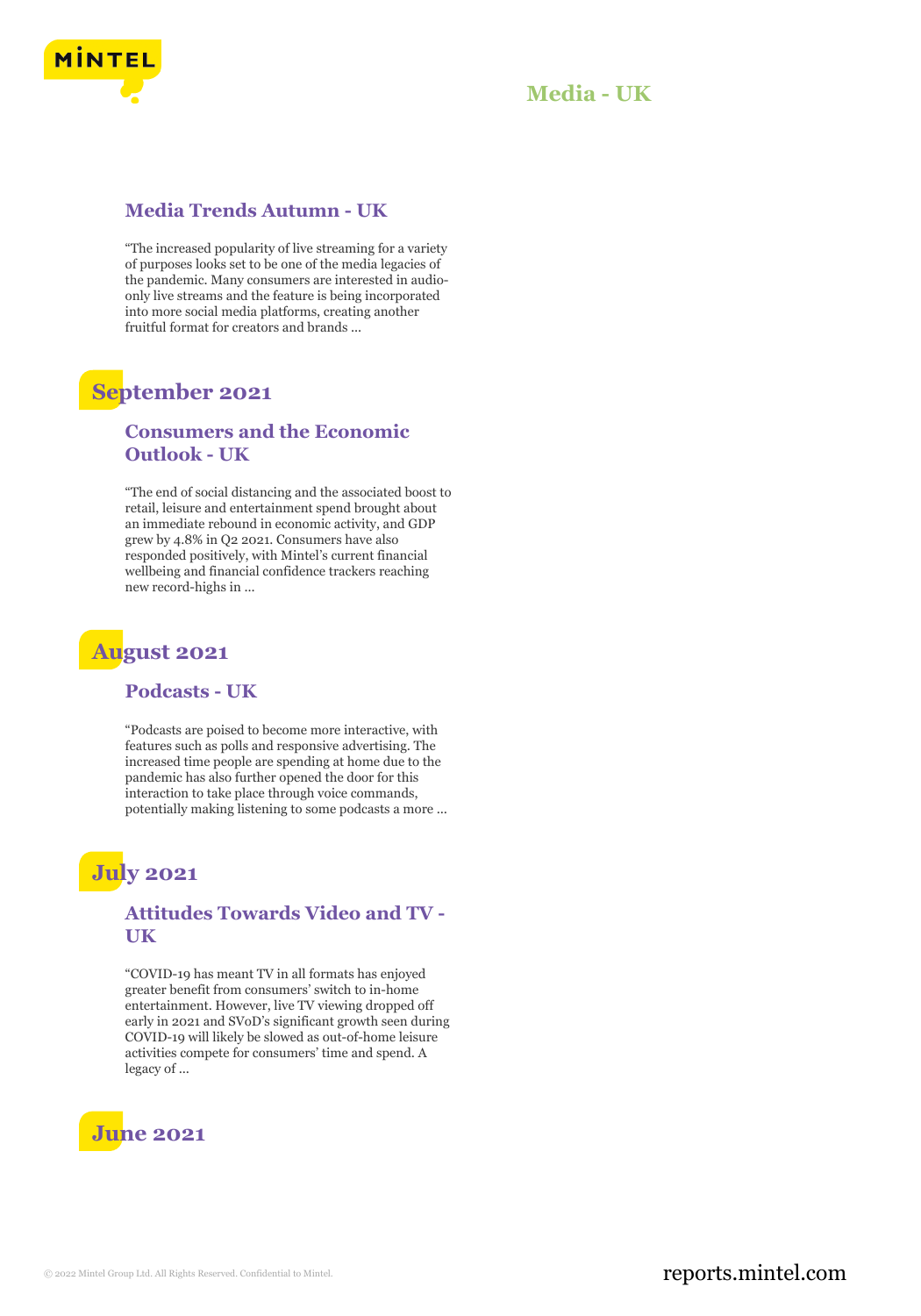

### **Consumers and the Economic Outlook - UK**

"Despite the continuing upheaval caused by COVID-19, financial wellbeing and financial confidence both hit new index highs in April 2021, while planned financial activity for the next three months approached prepandemic levels in May, driven by increased interest in leisure and hospitality.

While there are growing signs of polarisation and ...

## **COVID-19 and Media and In-home Entertainment: A Year On - UK**

"There have been mixed fortunes for media markets since the outbreak of COVID-19, with some performing strongly, such as music and video subscriptions, while others, like print newspapers and magazines, have struggled. One overall long-term impact across markets is likely to be the increased importance of digital subscriptions."

# **April 2021**

#### **Media Trends Spring - UK**

"The outbreak of COVID-19 significantly impacted people's media habits, with TV platforms the early big winner. Behaviour at the end of 2020 was overall fairly stable compared to the initial pandemic period. Audio content, such as music and podcasts, is performing particularly strongly, presenting further opportunities for audio streaming services ...

# **March 2021**

#### **Consumers and the Economic Outlook - UK**

"GDP grew by 1.0% in the final quarter of the year as the economy bounced back more strongly than in expected in December, following the dip in November caused by the second lockdown of England and other lockdowns and restrictions in various parts of the country. Despite this slight ...



**Influencers - UK Cinemas - UK**

#### **Social Media - UK**

"Social media has enjoyed a surge in use with people seeking entertainment and connection throughout the COVID-19 lockdowns, although time online looks set to fall as restrictions are eased. The pandemic and widespread banning of US President Donald Trump has brought misinformation and social media guidelines to the fore. The majority ...

#### **National Newspapers - UK**

"While the pandemic has been very difficult for the market, reliable reporting throughout the crisis has enabled national newspapers to reassert their importance to a society bombarded with fake news. As print continues to decline in importance, publishers are exploring more opportunities across media sectors, including social media, radio and ...